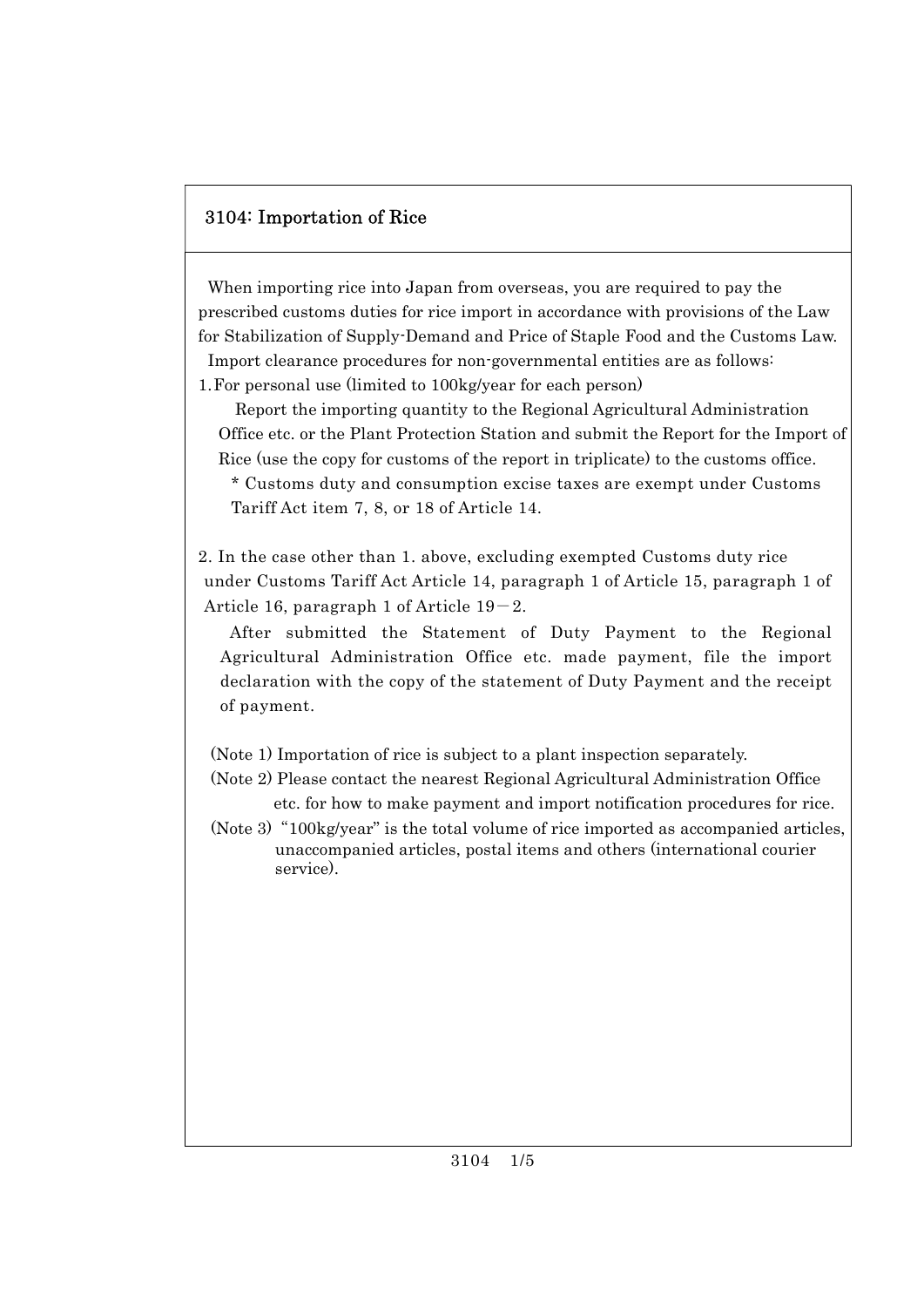For accompanied articles



- 1. If a tax exemption is not applicable, you are required to make payment of customs duty  $(449/kg)$  and consumption taxes  $(8%)$ , after paying duties (¥292/kg) at the Regional Agricultural Administration Office etc. based on the provision of the Law for Stabilization of Supply Demand and Price of Staple Food.
- 2. "100kg per year" is the total volume of rice imported as accompanied articles, unaccompanied articles, postal items and others (international courier service).
- 3. Any item whose total overseas market value does not exceed ¥10,000 is not counted in the calculation of the duty free allowance of ¥20,000.
- 4. The Report for the Import of Rice comes in triplicate: one for the Regional Agricultural Administration Office etc., one for customs office, and one for importer.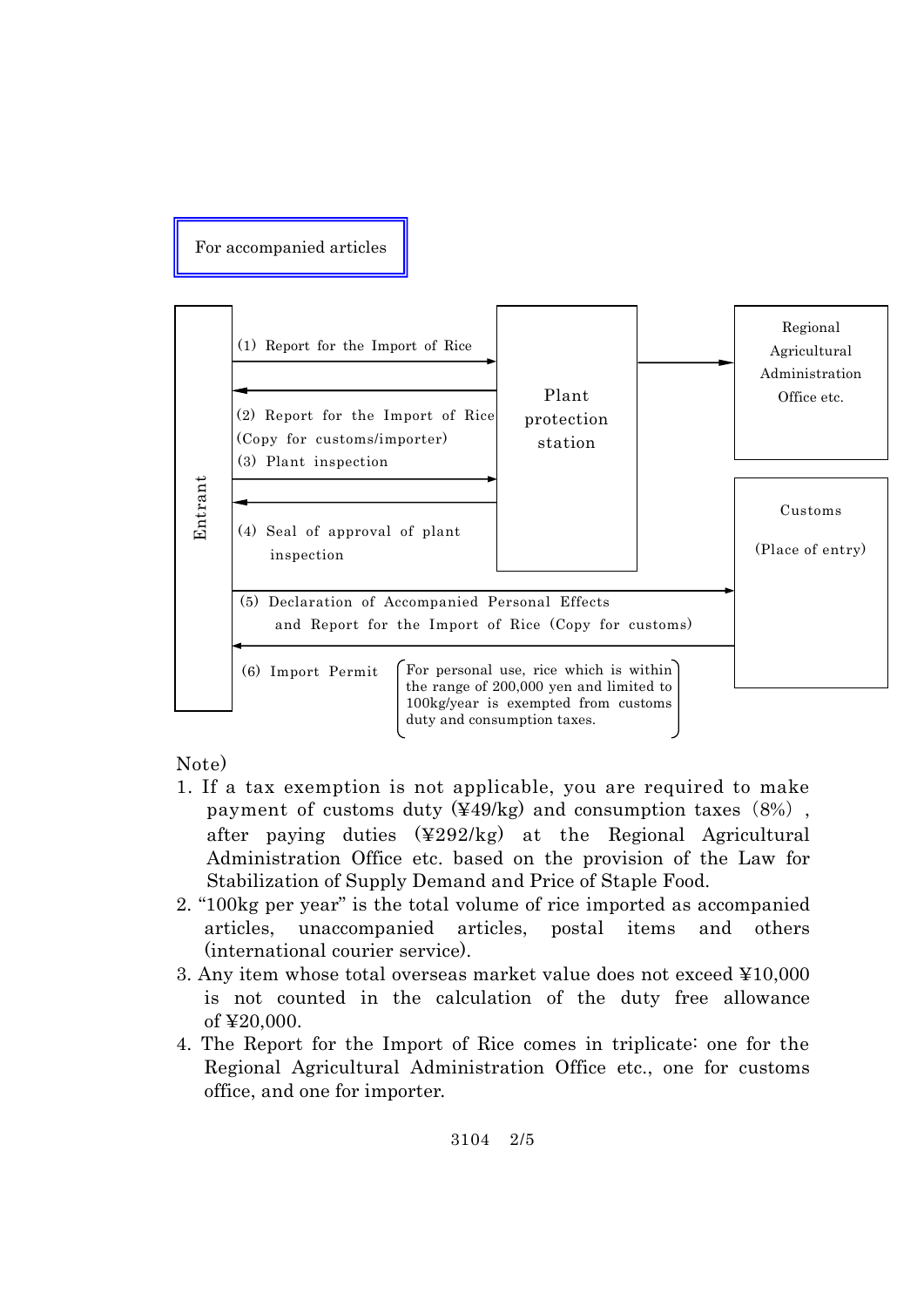## For unaccompanied articles



duty and consumption taxes.

- 1. Declaration of Unaccompanied Articles must be confirmed by customs at the time of entry.
- 2. If a tax exemption is not applicable, you are required to make payment of customs duty (¥49/kg) and consumption taxes ( 8% ) , after paying duties (¥292/kg) at the Regional Agricultural Administration Office etc. based on the provision of the Law for Stabilization of Supply Demand and Price of Staple Food.
- 3. "100kg per year" is the total volume of rice imported as accompanied articles, unaccompanied articles, postal items and others (international courier service).
- 4. Any item whose total overseas market value does not exceed ¥10,000 is not counted in the calculation of the duty free allowance of ¥20,000.
- 5. The Report for the Import of Rice comes in triplicate: one for the Regional Agricultural Administration Office etc., one for customs office, and one for importer.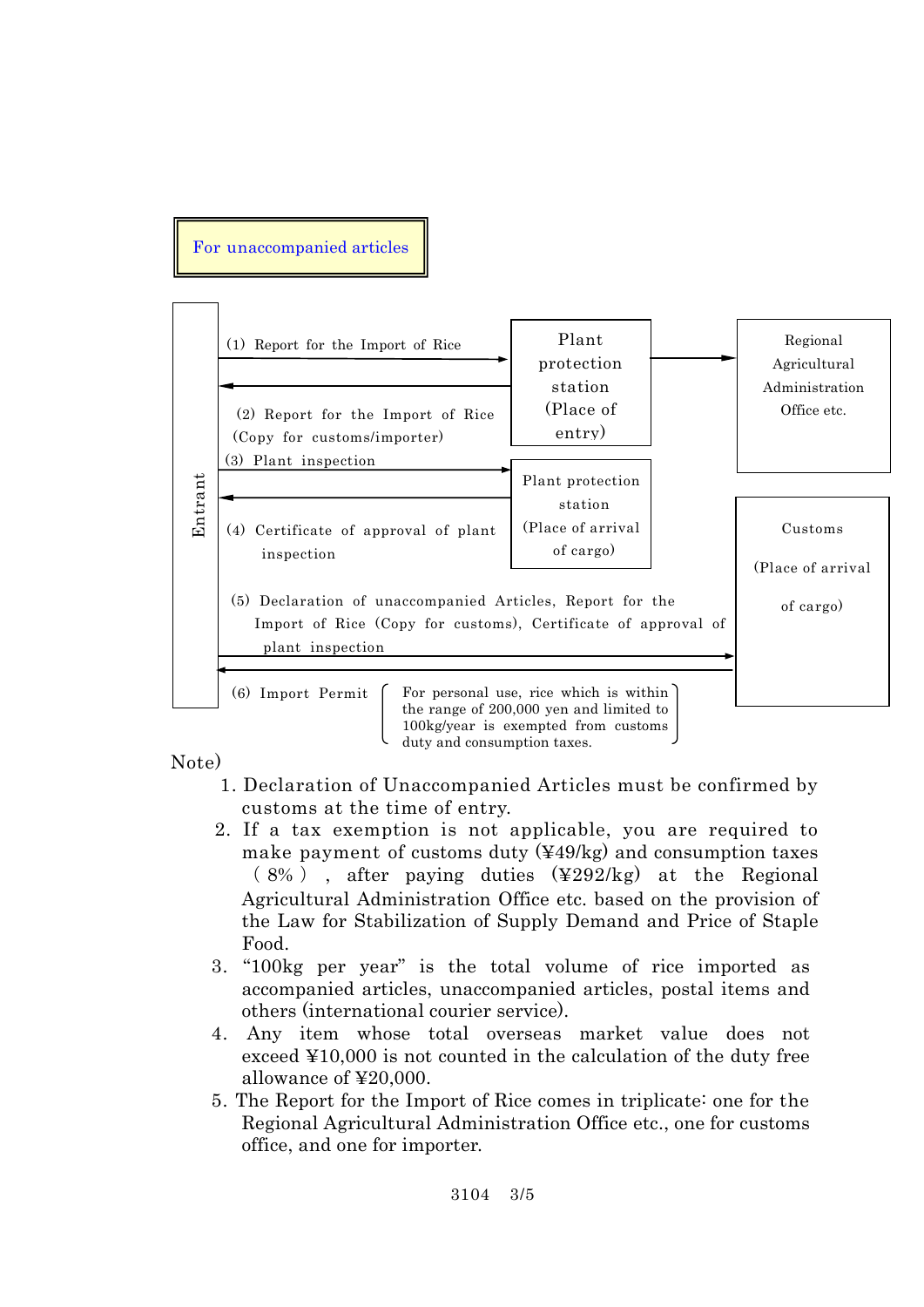

For personal use, rice which is within the range of 200,000 yen and limited to 100kg/year is exempted from customs duty and consumption taxes.

- 1. If a tax exemption is not applicable, you are required to make payment of customs duty (¥49/kg) and consumption taxes  $(8\%)$ , after paying duties  $(\frac{4292}{kg})$  at the Regional Agricultural Administration Office etc. based on the provision of the Law for Stabilization of Supply Demand and Price of Staple Food.
- 2. "100kg per year" is the total volume of rice imported as accompanied articles, unaccompanied articles, postal items and others (international courier service).3. The Report for the Import of Rice comes in triplicate: one for the Regional Agricultural Administration Office or District Agricultural Office, one for customs office, and one for importer.
- 3. The Report for the Import of Rice comes in triplicate: one for the Regional Agricultural Administration Office etc., one for customs office, and one for importer.